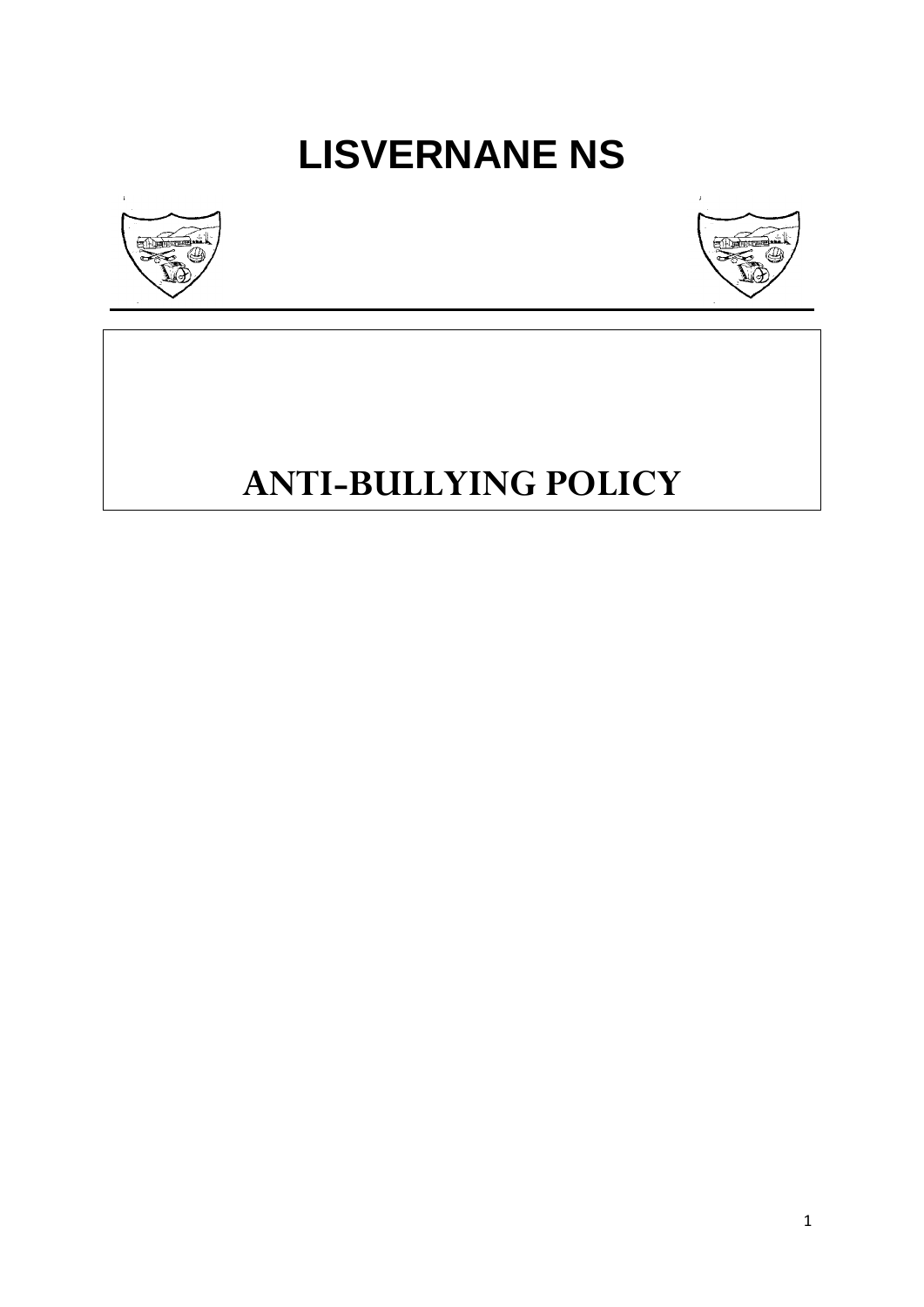# **LISVERNANE NS**





# **ANTI-BULLYING POLICY**

In accordance with the requirements of the Education (Welfare) Act 2000 and the code of behaviour guidelines issued by the NEWB, the Board of Management of Lisvernane NS has **adopted the following anti-bullying policy** within the framework of the school's overall code of behaviour. This policy fully complies with the requirements of the Anti-Bullying Procedures for Primary and Post-Primary Schools which were published in September 2013.

The Board of Management recognises the very serious nature of bullying and the negative impact that it can have on the lives of pupils and is therefore fully committed to the following **key principles of best practice** in preventing and tackling bullying behaviour:

#### **(a) A positive school culture and climate which**

- is welcoming of difference and diversity and is based on inclusivity;
- encourages pupils to disclose and discuss incidents of bullying behaviour in a nonthreatening environment; and
- promotes respectful relationships across the school community;
- **(b) Effective leadership** (p23 6.2.1)
- **(c) A school-wide approach** (p24 6.3.1)
- **(d)A shared understanding of what bullying is and its impact** (p11 3.1.1)

**(e) Implementation of education and prevention strategies (including awareness raising measures) that**-

- build empathy, respect and resilience in pupils; and
- explicitly address the issues of cyber-bullying and identity-based bullying including in particular, homophobic and transphobic bullying;
- effective supervision and monitoring of pupils;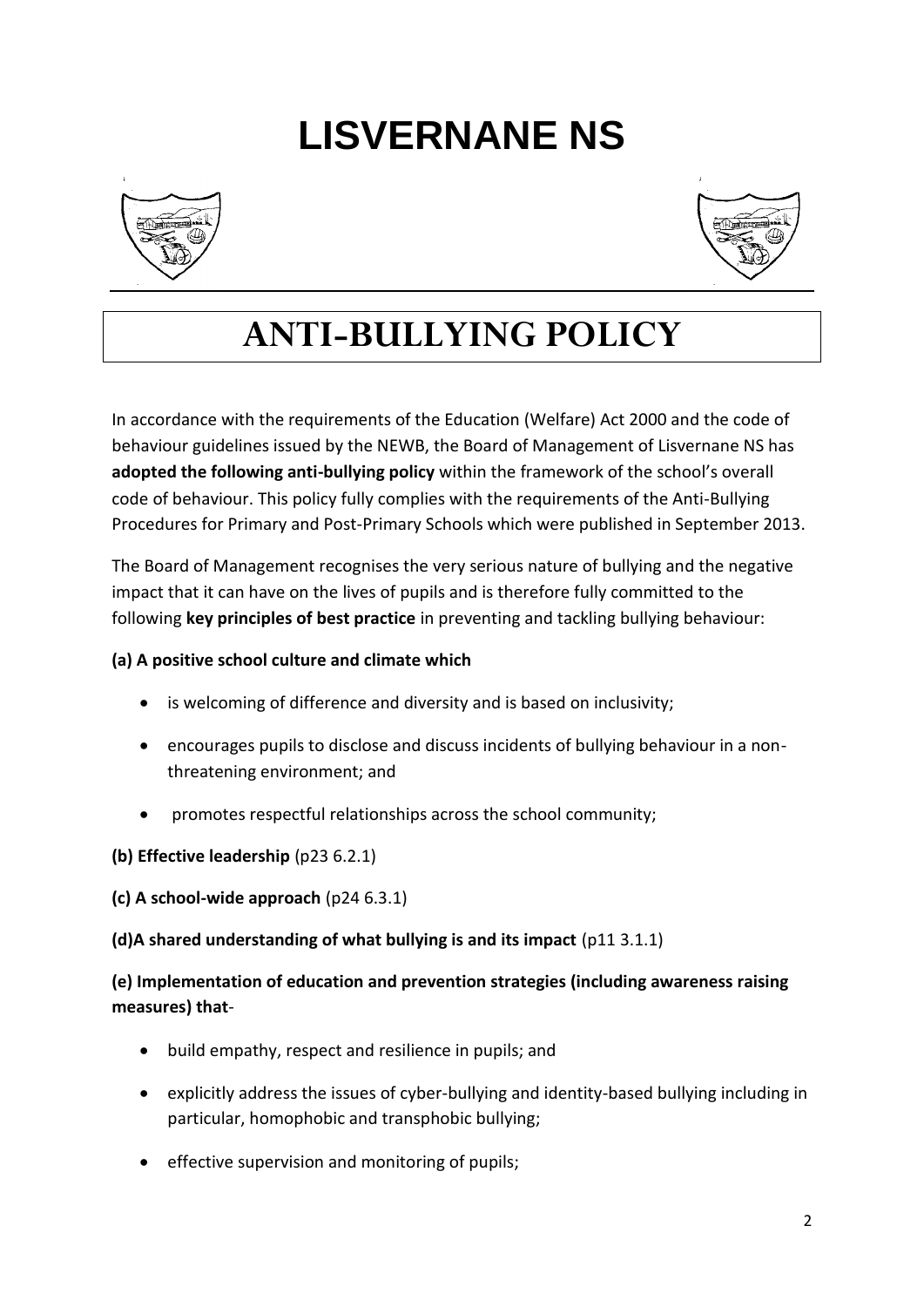#### **(f) Supports for staff**

**(g) Consistent recording, investigation and follow up of bullying behaviour (including use of established intervention strategies); and**

**(h) On-going evaluation of the effectiveness of the anti-bullying policy.**

In accordance with the *Anti-Bullying Procedures for Primary and Post-Primary Schools* bullying is defined as follows:

**"Bullying is unwanted negative behaviour, verbal, psychological or physical conducted, by an individual or group against another person (or persons) and which is repeated over time".**

The following types of bullying behaviour are included in the definition of bullying:

- deliberate exclusion, malicious gossip and other forms of relational bullying,
- cyber-bullying and
- identity-based bullying such as homophobic bullying, racist bullying, bullying based on a person's membership of the Traveller community and bullying of those with disabilities or special educational needs.

**Isolated** or once-off incidents of intentional negative behaviour, including a once-off offensive or hurtful text message or other private messaging, **do not fall within the definition of bullying and should be dealt with**, as appropriate, in accordance with the school's code of behaviour.

In the context of this policy, placing a once-off offensive or hurtful public message, image or statement on a social network site or other public forum where that message, image or statement can be viewed and/or repeated by other people will be regarded as bullying behaviour.

Negative behaviour that does not meet this definition of bullying will be dealt with in accordance with the school's code of behaviour.

Additional information on different types of bullying is set out in Section 2 of the *Anti-Bullying Procedures for Primary and Post-Primary Schools. This document is available for viewing in the School Office*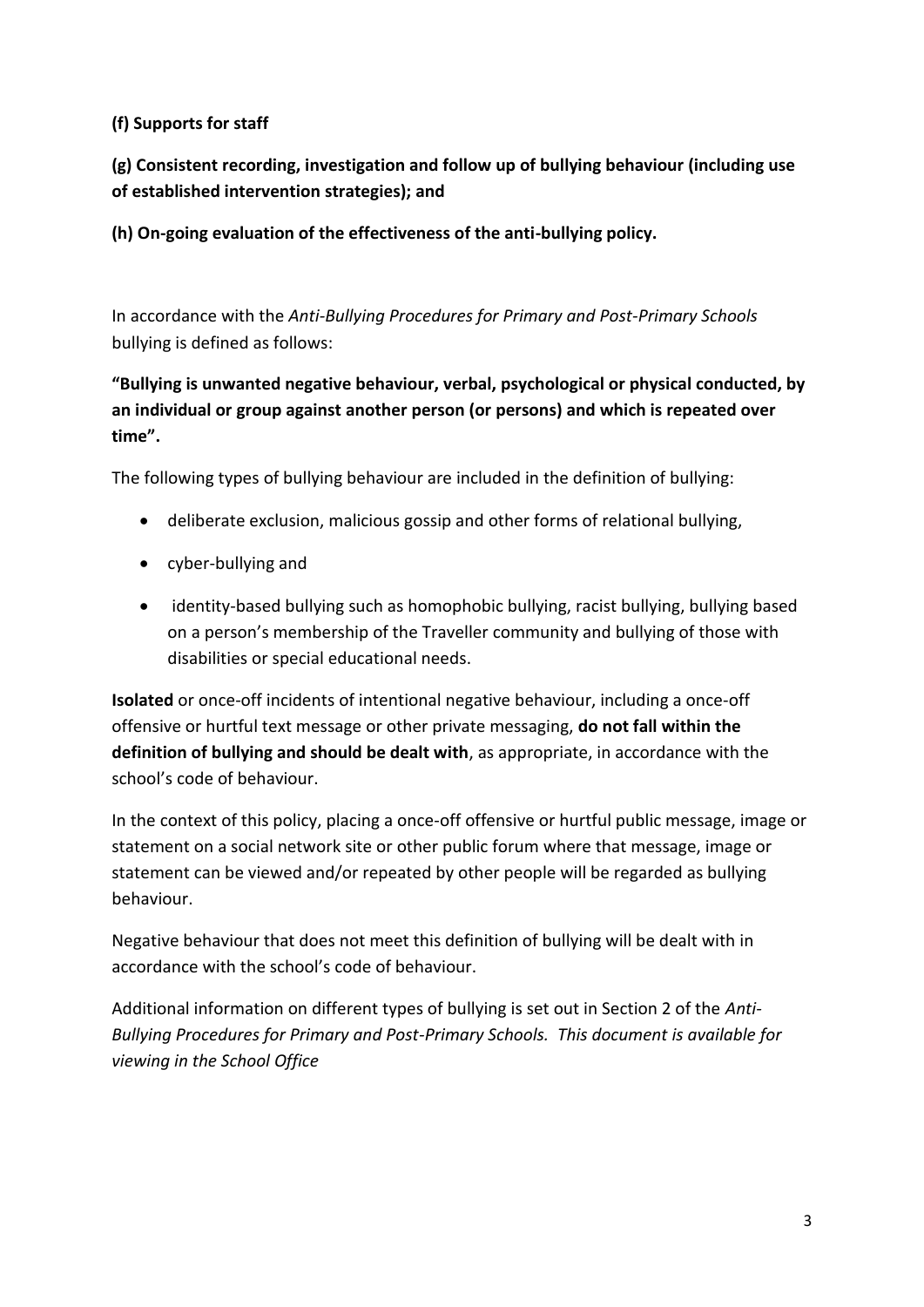# **Examples of bullying behaviours**

| Harassment based on any of the nine grounds in the equali-<br>$\bullet$<br>ty legislation e.g. sexual harassment, homophobic bullying,<br>racist bullying etc.<br><b>Physical aggression</b><br>$\bullet$<br>Damage to or taking others property<br>$\bullet$<br><b>Name calling</b><br>$\bullet$<br><b>Slagging / Mocking</b><br>$\bullet$<br>Blaming others in the wrong<br>The production, display or circulation of written words, pic-<br>$\bullet$<br>tures or other materials aimed at intimidating another per-<br>son<br>Offensive graffiti<br>$\bullet$<br><b>Extortion</b><br>$\bullet$<br>Intimidation<br>Insulting or offensive gestures<br>$\bullet$<br>Invasion of personal space<br>$\bullet$<br>A combination of any of the types listed.<br>$\bullet$<br><b>Exclusion and Isolation</b><br>$\bullet$<br>Judging or slagging someone based on academic ability<br>$\bullet$<br>Judging someone on their appearance (how they dress, if<br>$\bullet$<br>they have a physical prominent feature)                                                                                                                        |
|----------------------------------------------------------------------------------------------------------------------------------------------------------------------------------------------------------------------------------------------------------------------------------------------------------------------------------------------------------------------------------------------------------------------------------------------------------------------------------------------------------------------------------------------------------------------------------------------------------------------------------------------------------------------------------------------------------------------------------------------------------------------------------------------------------------------------------------------------------------------------------------------------------------------------------------------------------------------------------------------------------------------------------------------------------------------------------------------------------------------------------------|
| Denigration: Spreading rumors, lies or gossip to hurt a per-<br>$\bullet$<br>son's reputation<br>Harassment: Continually sending vicious, mean or disturb-<br>$\bullet$<br>ing messages to an individual<br><b>Impersonation: Posting offensive or aggressive messages</b><br>$\bullet$<br>under another person's name<br>Flaming: Using inflammatory or vulgar words to provoke an<br>online fight<br><b>Trickery:</b> Fooling someone into sharing personal infor-<br>$\bullet$<br>mation which you then post online<br><b>Outing: Posting or sharing confidential or compromising in-</b><br>$\bullet$<br>formation or images<br><b>Exclusion:</b> Purposefully excluding someone from an online<br>$\bullet$<br>group<br><b>Cyber stalking: Ongoing harassment and denigration that</b><br>$\bullet$<br>causes a person considerable fear for his/her safety<br>Silent telephone/mobile phone call<br>$\bullet$<br>Abusive telephone/mobile phone calls<br>$\bullet$<br>Abusive text messages<br><b>Abusive email</b><br>Abusive communication on social networks e.g. Face-<br>book/Ask.fm/Twitter/You Tube/Snap Chat or on games |
|                                                                                                                                                                                                                                                                                                                                                                                                                                                                                                                                                                                                                                                                                                                                                                                                                                                                                                                                                                                                                                                                                                                                        |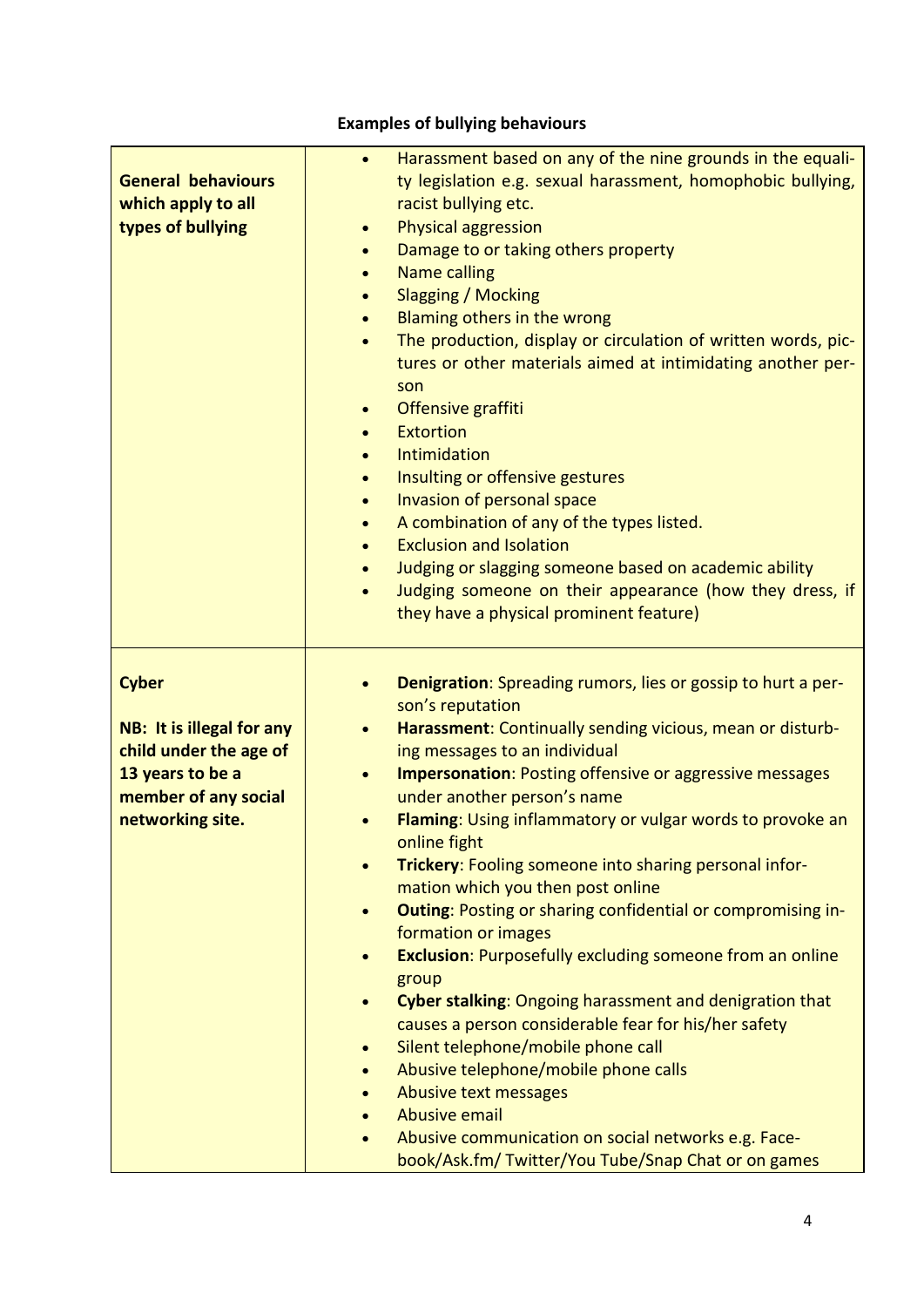|                                                                                                       | consoles                                                                      |  |  |  |  |
|-------------------------------------------------------------------------------------------------------|-------------------------------------------------------------------------------|--|--|--|--|
|                                                                                                       | Abusive website comments/Blogs/Pictures                                       |  |  |  |  |
|                                                                                                       | Abusive posts on any form of communication technology                         |  |  |  |  |
|                                                                                                       |                                                                               |  |  |  |  |
| <b>Identity Based Behaviours</b>                                                                      |                                                                               |  |  |  |  |
| Including any of the nine discriminatory grounds mentioned in Equality Legislation (gender in-        |                                                                               |  |  |  |  |
| cluding transgender, civil status, family status, sexual orientation, religion, age, disability, race |                                                                               |  |  |  |  |
| and membership of the Traveller community).                                                           |                                                                               |  |  |  |  |
|                                                                                                       | Spreading rumours about a person's sexual orientation                         |  |  |  |  |
| <b>Homophobic and</b><br><b>Transgender</b>                                                           | Taunting a person of a different sexual orientation                           |  |  |  |  |
|                                                                                                       | Name calling e.g. Gay, queer, lesbianused in a derogatory                     |  |  |  |  |
|                                                                                                       | manner<br>Physical intimidation or attacks                                    |  |  |  |  |
|                                                                                                       | $\bullet$<br><b>Threats</b><br>$\bullet$                                      |  |  |  |  |
|                                                                                                       | Discrimination, prejudice, comments or insults about colour,<br>$\bullet$     |  |  |  |  |
| Race, nationality,                                                                                    | nationality, culture, social class, religious beliefs, ethnic or              |  |  |  |  |
| ethnic background and                                                                                 | traveller background, accent                                                  |  |  |  |  |
| membership of the                                                                                     | Exclusion on the basis of any of the above                                    |  |  |  |  |
| <b>Traveller community</b>                                                                            |                                                                               |  |  |  |  |
|                                                                                                       |                                                                               |  |  |  |  |
|                                                                                                       | This involves manipulating relationships as a means of bullying.              |  |  |  |  |
|                                                                                                       | <b>Behaviours include:</b>                                                    |  |  |  |  |
|                                                                                                       | <b>Malicious gossip</b>                                                       |  |  |  |  |
| <b>Relational</b>                                                                                     | <b>Isolation &amp; exclusion</b>                                              |  |  |  |  |
|                                                                                                       | Ignoring                                                                      |  |  |  |  |
|                                                                                                       | <b>Excluding from the group</b><br>$\bullet$                                  |  |  |  |  |
|                                                                                                       | Taking someone's friends away                                                 |  |  |  |  |
|                                                                                                       | <b>Spreading rumours</b>                                                      |  |  |  |  |
|                                                                                                       | <b>Breaking confidence</b>                                                    |  |  |  |  |
|                                                                                                       | Talking loud enough so that the victim can hear                               |  |  |  |  |
|                                                                                                       | Use of terminology such as 'nerd' in a derogatory way                         |  |  |  |  |
|                                                                                                       |                                                                               |  |  |  |  |
| <b>Sexual</b>                                                                                         | Unwelcome or inappropriate sexual comments or touching                        |  |  |  |  |
|                                                                                                       | Harassment                                                                    |  |  |  |  |
|                                                                                                       |                                                                               |  |  |  |  |
| <b>Special Educational</b>                                                                            | <b>Name calling</b><br>$\bullet$                                              |  |  |  |  |
| Needs,                                                                                                | Taunting others because of their disability or learning needs                 |  |  |  |  |
| <b>Disability</b>                                                                                     | Taking advantage of some pupils' vulnerabilities and limited ca-              |  |  |  |  |
|                                                                                                       | pacity to recognise and defend themselves against bullying                    |  |  |  |  |
|                                                                                                       | Taking advantage of some pupils' vulnerabilities and limited ca-<br>$\bullet$ |  |  |  |  |
|                                                                                                       | pacity to understand social situations and social cues.                       |  |  |  |  |
|                                                                                                       | Mimicking a person's disability                                               |  |  |  |  |
|                                                                                                       | Setting others up for ridicule                                                |  |  |  |  |
|                                                                                                       |                                                                               |  |  |  |  |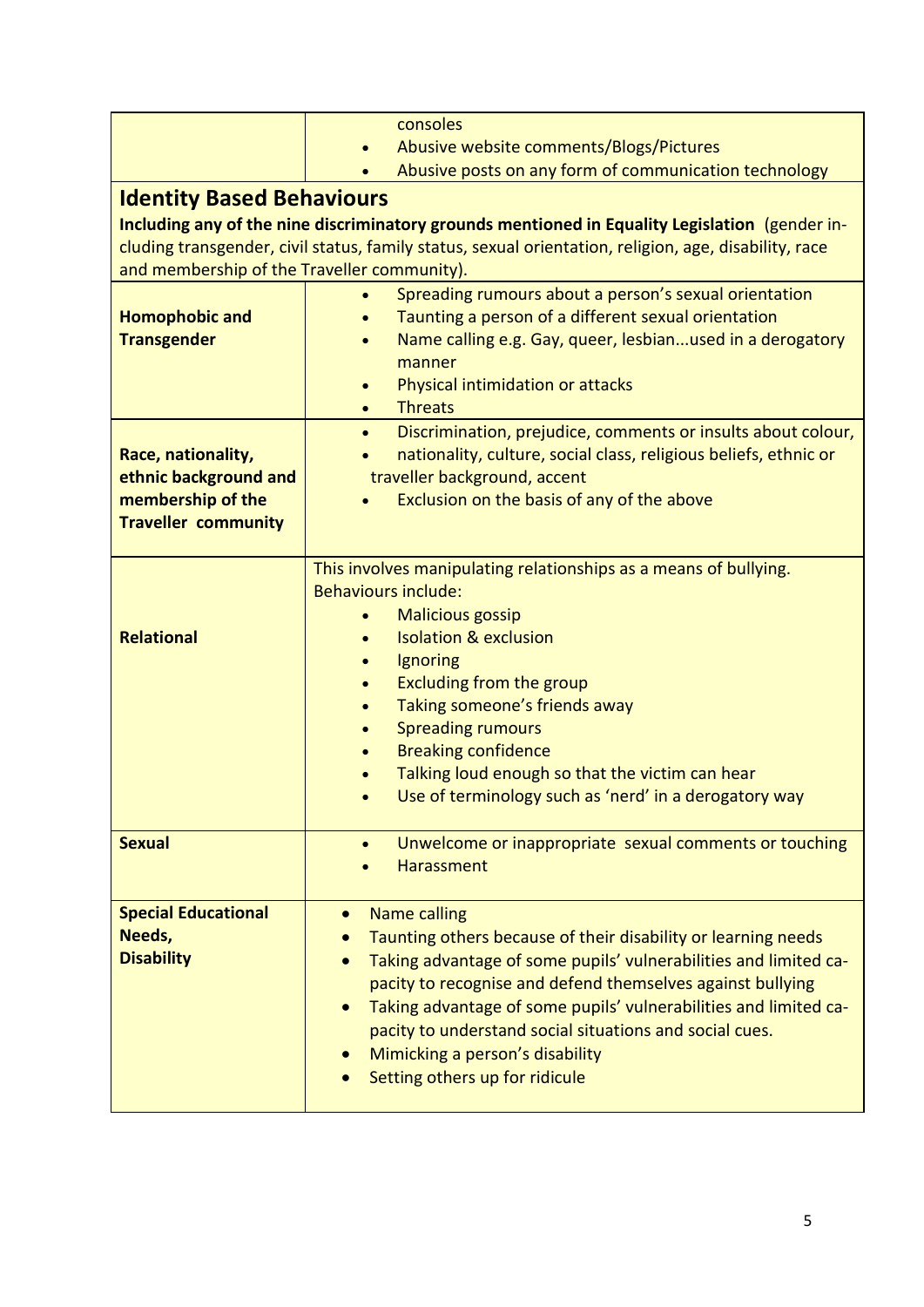#### **The relevant teacher(s) for investigating and dealing with bullying is (are) as follows:**

The Relevant Teachers in Lisvernane NS are:

The Principal The Deputy Principal All Class Teachers Learning Support Teachers Resource Teachers

#### *Any teacher may act as a relevant teacher if circumstances warrant it.*

**The education and prevention strategies (including strategies specifically aimed at cyberbullying, homophobic and transphobic bullying) that will be used by the school are as follows:** 

#### **Education and prevention strategies**

The school will utilise a range of education and prevention strategies to encourage good behaviour and discourage bullying. We will seek to develop a positive school culture in the following ways:

- Model respectful behaviour to all members of the school community at all times.
- Explicitly teach pupils what respectful language and respectful behaviour looks like, acts like, sounds like and feels like in class and around the school.
- Display key respect messages in classrooms, in assembly areas and around the school and involve pupils in the development of these messages.
- "Catch them being good" notice and acknowledge desired respectful behaviour by providing positive attention.
- Consistently tackle the use of discriminatory and derogatory language in the school – this includes homophobic and racist language and language that is belittling of pupils with a disability or SEN.
- Give constructive feedback to pupils when respectful behaviour/language are absent.
- Have a system of encouragement and rewards to promote desired behaviour and compliance with the school rules and routines.
- Explicitly teach pupils about the appropriate use of social media.
- Positively encourage pupils to comply with the school rules on mobile phone and internet use.
- Follow up and follow through with pupils who ignore the rules.
- Actively involve parents and/or the Parents' Council in awareness raising campaigns around social media.
- Actively promote the right of every member of the school community to be safe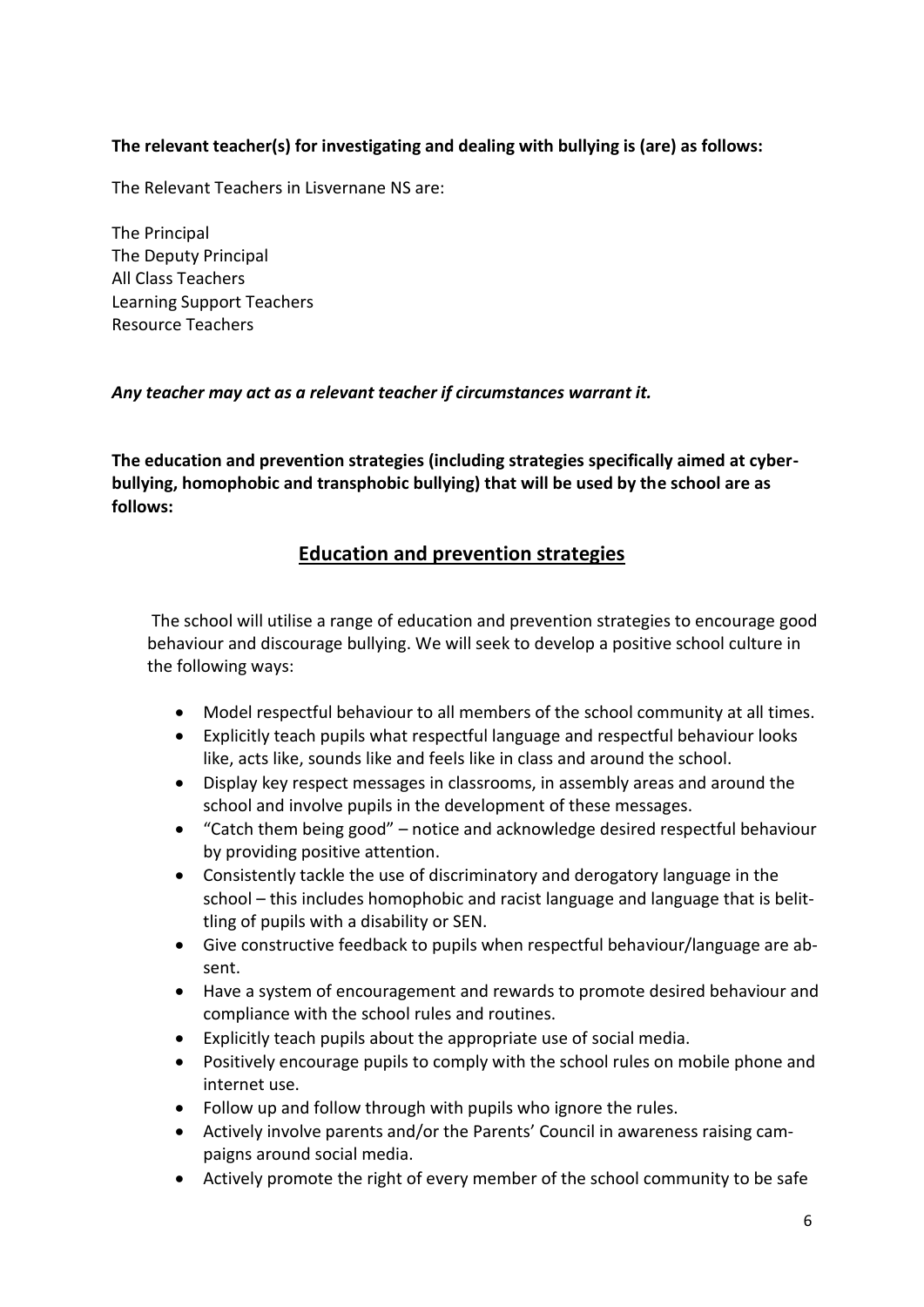and secure in school.

- Restorative question list displayed around the school.
- Highlight and explicitly teach school rules in pupil friendly language in the classroom and in common areas.
- All staff will actively watch out for signs of bullying behaviour.
- As self-esteem is a major factor in determining behaviour, we will, through both our curricular and extra-curricular programmes, provide pupils with opportunities to develop a positive sense of self-worth.
- Whole staff professional development on bullying to ensure that all staff develops an awareness of what bullying is, how it impacts on pupils' lives and the need to respond to it-prevention and intervention.
- School wide awareness raising of bullying, to include all members of the school community.
- Supervision and monitoring of classrooms, corridors, school grounds, school tours and extra- curricular activities. Non-teaching and ancillary staff will be encouraged to be vigilant and report issues to relevant teachers. Supervision will also apply to monitoring student use of communication technology within the school.
- Involvement of the student council in contributing to a safe school environment e.g. Buddy system, mentoring, Playground Buddies and other student support activities that can help to support pupils and encourage a culture of peer respect and support.
- The school's anti-bullying policy is discussed with pupils and all parent(s)/guardian(s) are given a copy as part of the Code of Behaviour of the school.
- Encourage a culture of telling, with particular emphasis on the importance of bystanders. In that way pupils will gain confidence in 'telling'. This confidence factor is of vital importance. It should be made clear to all pupils that when they report incidents of bullying they are not considered to be telling tales but are behaving responsibly.
- Ensuring that pupils know who to tell and how to tell, e.g.:
- $\triangleright$  Direct approach to teacher at an appropriate time, for example after class.
- $\triangleright$  Hand note up with homework.
- $\triangleright$  Make a phone call to the school.
- $\triangleright$  Niggle box.
- $\triangleright$  Get a parent(s)/guardian(s) or friend to tell on your behalf.
- $\triangleright$  Telling versus Reporting is taught and displayed
	- Ensure bystanders understand the importance of telling if they witness or know that bullying is taking place.
	- Identify clear protocols to encourage parent(s)/guardian(s) to approach the school if they suspect that their child is being bullied. The protocol should be developed in consultation with parents.
	- The development of an Acceptable Use Policy in the school to include the necessary steps to ensure that the access to technology within the school is strictly monitored (mobile phones are strictly forbidden in Lisvernane NS)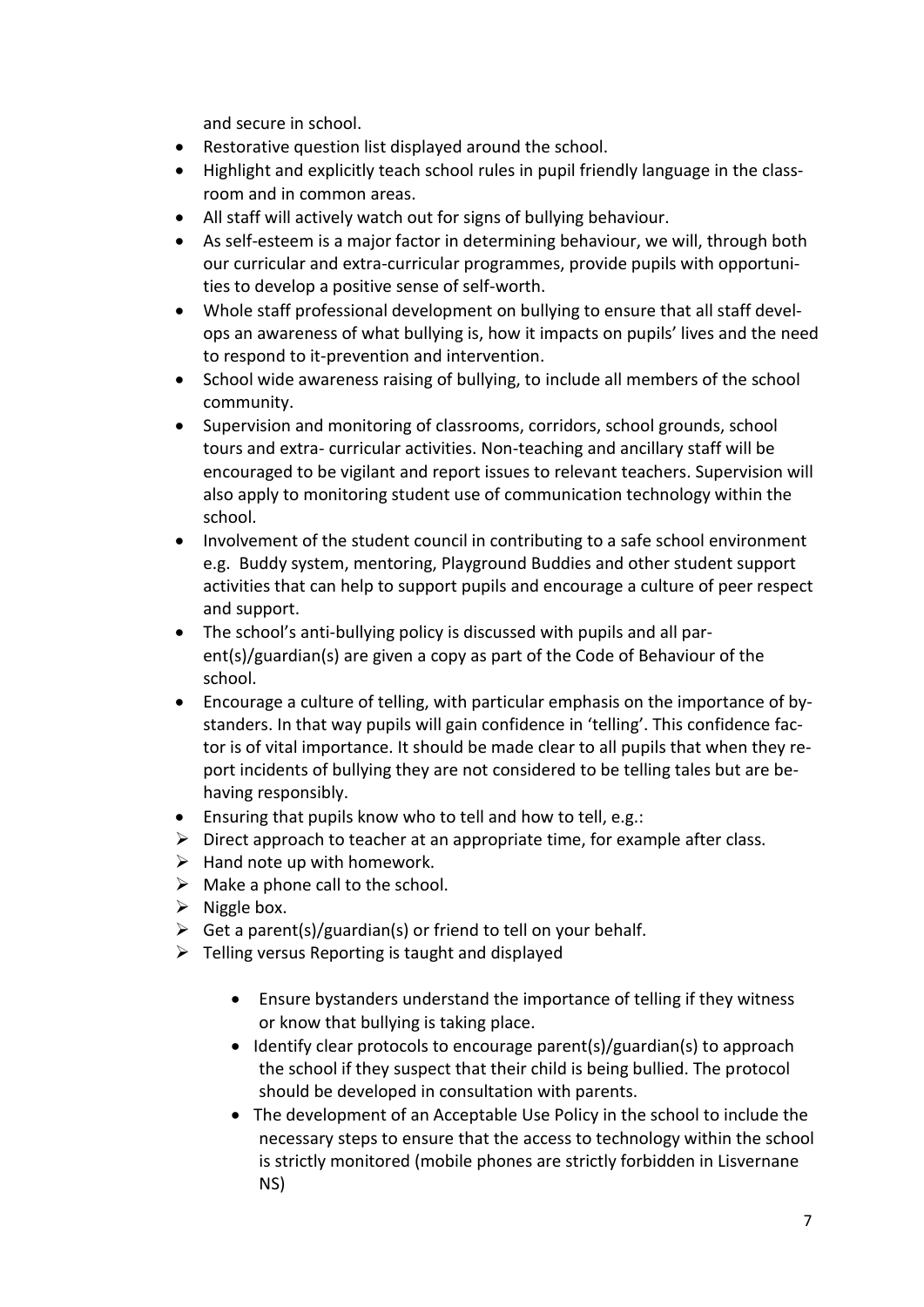# **Implementation of curricula**

- The full implementation of the SPHE curricula and the RSE and Stay Safe/Friends for Life Programmes.
- Continuous Professional Development for staff in delivering these programmes.
- School wide delivery of lessons on bullying from evidence based programmes, e.g. Cool School Lessons, Stay Safe Programme, The Walk Tall Programme.
- School wide delivery of lessons on **Relational aggression** (Cool School Programme: A Friend in Deed), **Cyber Bullying** (#UP2US, Be Safe-Be Web wise, Think Before you Click, Let's Fight it Together, Web wise Primary teachers' resources), **Diversity and Interculturalism,** Circle Time, Niggle Box, Social Stories, Alive O, Grow in Love, Youth Services.
- The school will specifically consider the additional needs of SEN pupils with regard to programme implementation and the development of skills and strategies to enable all pupils to respond appropriately.

### **Links to other policies**

• School policies, practices and activities that are particularly relevant to bullying, e.g. Code of Behaviour, Child Protection Policy, Supervision of pupils, Acceptable Use policy, Attendance, PE Policy, Swimming Policy, School Tour Policy

**The school's procedures for investigation, follow-up and recording of bullying behaviour and the established intervention strategies used by the school for dealing with cases of bullying behaviour are as follows:** 

**Procedures for Investigating and Dealing with Bullying**

**The primary aim in investigating and dealing with bullying is to resolve any issues and to restore, as far as is practicable, the relationships of the parties involved (rather than to apportion blame);**

**The class teacher will have primary responsibility for investigating alleged cases of bullying. However, dependent on the seriousness of the actions involved, the class teacher may decide to involve the Deputy Principal/Principal in accordance with our Code of Behaviour.** 

**Where an alleged incident of bullying involves students from a number of classes, the class teacher will liaise with the Deputy Principal/Principal to carry out the investigation. The primary aim will be to resolve any issues and to restore, as far as is practicable, the relationships of the parties involved (rather than to apportion blame).**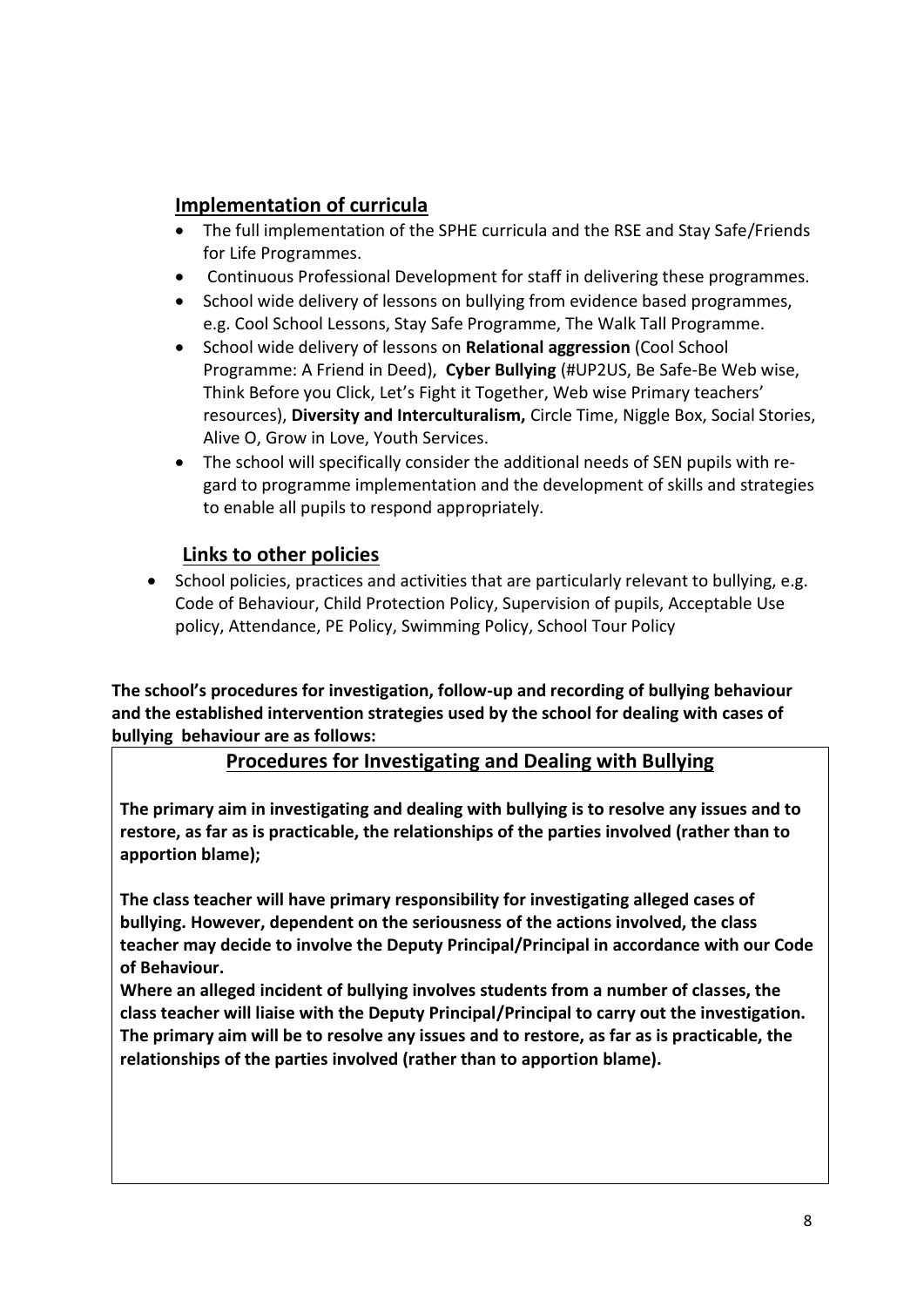### **Reporting bullying behaviour**

1. All reports, including anonymous reports of bullying will be investigated and dealt with by the class teacher. In that way pupils will gain confidence in 'reporting'. It will be made clear to all pupils that when they report incidents of bullying they are not considered to be telling tales but are behaving responsibly. Non-teaching staff such as secretaries, SNAs, bus escorts, caretakers, cleaners are encouraged to report any incidents of bullying behaviour witnessed by them, or mentioned to them, to the teacher. However, this does not have to be done directly after the break but at a more appropriate time when the issue can be investigated.

# **Investigating bullying behaviour**

- 1. In investigating and dealing with bullying, the (relevant)teacher will exercise his/her professional judgement to determine whether bullying has occurred and how best the situation might be resolved;
- 2. Parent(s)/guardian(s) and pupils are required to co-operate with any investigation and assist the school in resolving any issues and restoring, as far as is practicable, the relationships of the parties involved as quickly as possible;
- 3. Staff will use restorative practices.
- 4. Incidents may be investigated outside the classroom situation to ensure the privacy of all involved;
- 5. All interviews should be conducted with sensitivity and with due regard to the rights of all pupils concerned. Pupils who are not directly involved can also provide very useful information in this way;
- 6. When analysing incidents of bullying behaviour, the relevant teacher should seek answers to questions of what, where, when, who and why.
- 7. If a group is involved, each student involved may be interviewed individually at first. Thereafter, all those involved should be met as a group. At the group meeting, each student should be asked for his/her account of what happened to ensure clarity of events.
- 8. Every effort is made to ensure students feel supported.
- 9. In cases where it has been determined by the relevant teacher that bullying behaviour has occurred, the parent(s)/guardian(s) of the parties involved should be contacted at an early stage to inform them of the matter and explain the actions being taken (by reference to the school policy). The school should give parent(s)/guardian(s) an opportunity of discussing ways in which they can reinforce or support the actions being taken by the school and the supports provided to the pupils;
- 10. Where the relevant teacher has determined that a pupil has been engaged in bullying behaviour, it should be made clear to him/her how he/she is in breach of the school's anti-bullying policy and efforts should be made to try to get him/her to see the situation from the perspective of the pupil being bullied;
- 11. It must also be made clear to all involved (each set of pupils and parent(s)/guardian(s)) that in any situation where disciplinary sanctions are required, this is a private matter between the pupil being disciplined, his or her par-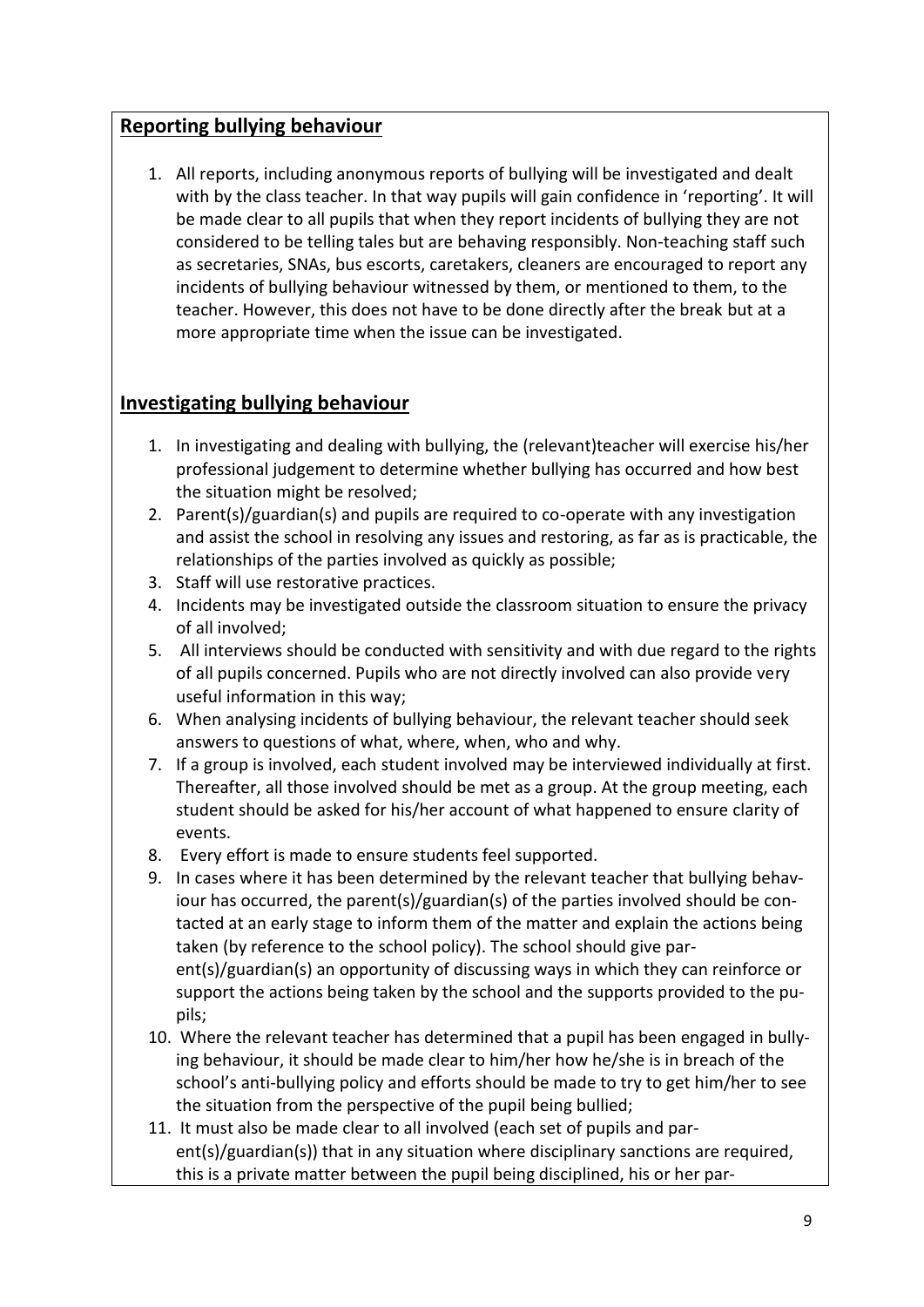ent(s)/guardian(s) and the school.

- 12. If appropriate, follow-up meetings with the relevant parties involved will be arranged separately with a view to possibly bringing them together at a later date if the pupil who has been bullied is ready and agreeable.
- 13. In cases where the relevant teacher considers that the bullying behaviour has not been adequately and appropriately addressed within 20 school days after he/she has determined that bullying behaviour has occurred, it will be recorded by the relevant teacher in the recording template.
- 14. In determining whether a bullying case has been adequately and appropriately addressed the relevant teacher must, as part of his/her professional judgement, take the following factors into account:
- $\triangleright$  Whether the bullying behaviour has ceased
- $\triangleright$  Whether any issues between the parties have been resolved as far as is practicable
- $\triangleright$  Whether the relationships between the parties have been restored as far as is practicable, and
- $\triangleright$  Any feedback received from the parties involved, their parents or the school principal/deputy principal
- 15. Where a parent is not satisfied that the school has dealt with a bullying case in accordance with these procedures, the parents will be referred, as appropriate, to the schools' complaints procedure. If having exhausted these procedures the parent is still not satisfied, the school will advise the parents of their right to make a complaint to the Ombudsman for Children.

# **Recording Bullying Behaviour**

- 1. All records must be maintained in accordance with relevant data protection legislation. The school's procedures for noting and reporting bullying behaviour is as follows:
- 2. The class teacher will use his/her professional judgement in relation to the records to be kept of all reports of bullying, the actions taken and any discussions with those involved regarding same. If it is established by the class teacher that bullying has occurred, he/she will keep appropriate written records which will assist his/her efforts to resolve the issues and restore, as far as is practicable, the relationships of the parties involved. All staff must keep a written record of any incidents witnessed by them or notified to them.
- 3. While all reports, including anonymous reports of bullying must be investigated and dealt with by the relevant teacher, the relevant teacher must keep a written record of the reports, the actions taken and any discussions with those involved regarding same
- 4. The relevant teacher must inform the principal of all incidents being investigated.

#### **Formal Stage 1-determination that bullying has occurred**

- 5. If it is established by the relevant teacher that bullying has occurred, the relevant teacher must keep appropriate written records which will assist his/her efforts to resolve the issues and restore, as far as is practicable, the relationships of the parties involved.
- 6. The school in consultation with the relevant teacher/s should develop a protocol for the storage of all records retained by the relevant teacher. Children's allocated numbers from the Roll will be used rather than children's names.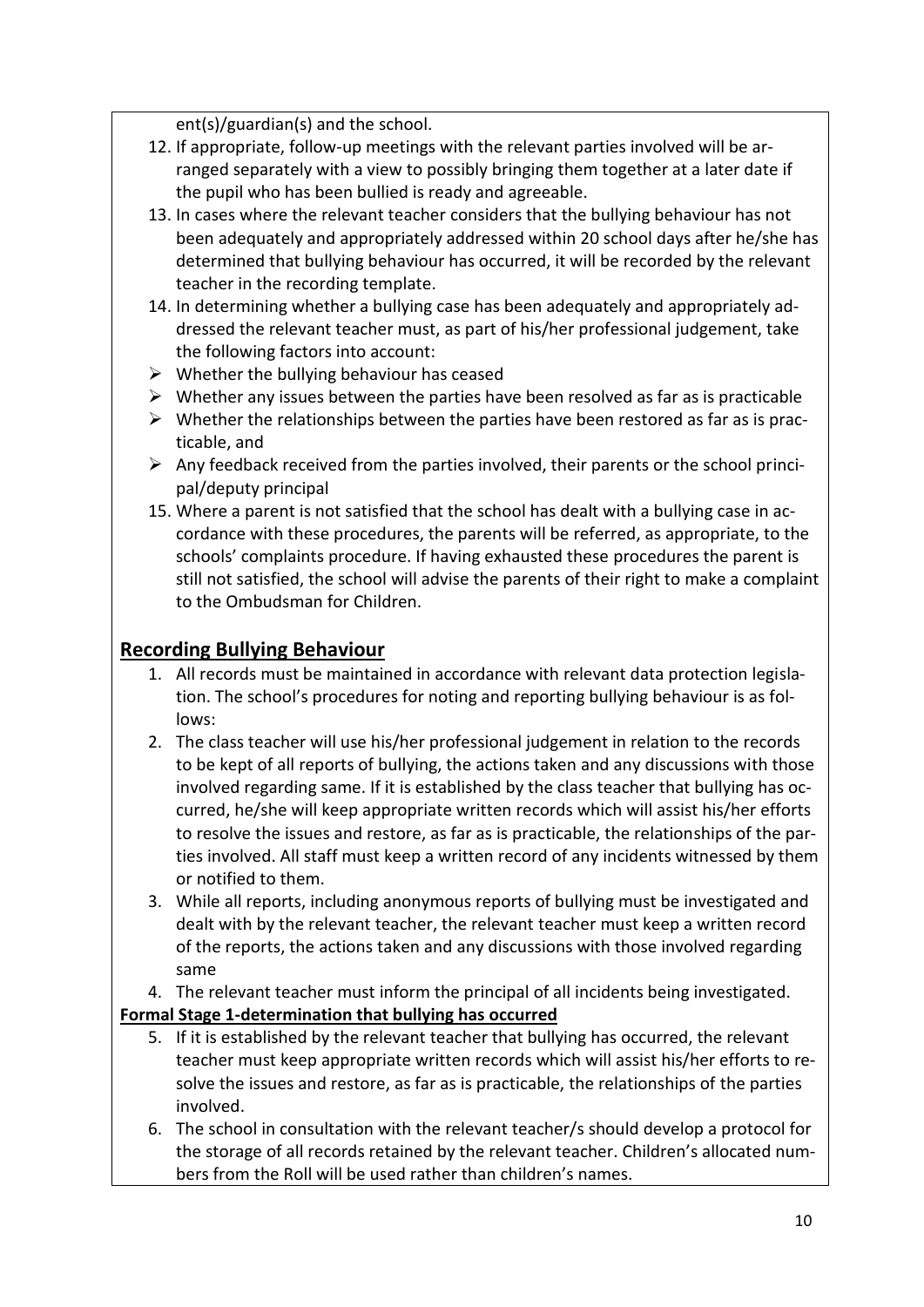#### **Formal Stage 2-Appendix 3 (From DES Procedures)**

The relevant teacher must use the recording template at Appendix 3 to record the bullying behaviour. It is imperative that all recording of bullying incidents must be done in an objective and factual manner.

This form will be passed to the Deputy Principal. In cases where the bullying has been resolved the template form will serve as a summary of the investigation. However, where appropriate, additional notes and details will be attached to the form to retain on file, particularly in cases where the bullying was not resolved within 20 days of the initial investigation. It should also be noted that the timeline for recording bullying behaviour in this recording template does not in any way preclude the relevant teacher from consulting the Principal or Deputy Principal at an earlier stage in relation to a case.

# **Established intervention strategies**

- Teacher interviews with all pupils
- Negotiating agreements between pupils and following these up by monitoring progress. This can be on an informal basis or implemented through a more structured mediation process
- Working with parent(s)/guardian(s)s to support school interventions
- No Blame Approach
- Circle Time
- Restorative interviews
- Restorative conferencing
- Implementing sociogram questionnaires
- Peer mediation where suitable training has been given
- Incredible Years / Friends for Life.

The Procedures mention the following intervention strategies and reference Ken Rigby; [www.bullyingawarenessweek.org/pdf/BullyingPreventionStrategiesinSchools Ken Rigby.pdf](http://www.bullyingawarenessweek.org/pdf/BullyingPreventionStrategiesinSchools%20Ken%20Rigby.pdf)

- The traditional disciplinary approach
- Strengthening the victim
- Mediation
- Restorative Practice
- The Support Group Method
- The Method of Shared Concern

# **Code of Behaviour/Referral to outside agencies**

Bullying behaviour can be part of a continuum of behaviour rather than a stand-alone issue and in some cases behaviour may escalate beyond that which can be described as bullying to serious physical or sexual assault or harassment. Accordingly instances of bullying will be dealt with in tandem with the school's overall code of behaviour. In cases where a school has serious concerns in relation to managing the behaviour of a pupil, the advice of the National Education Psychological Service (NEPS) will be sought.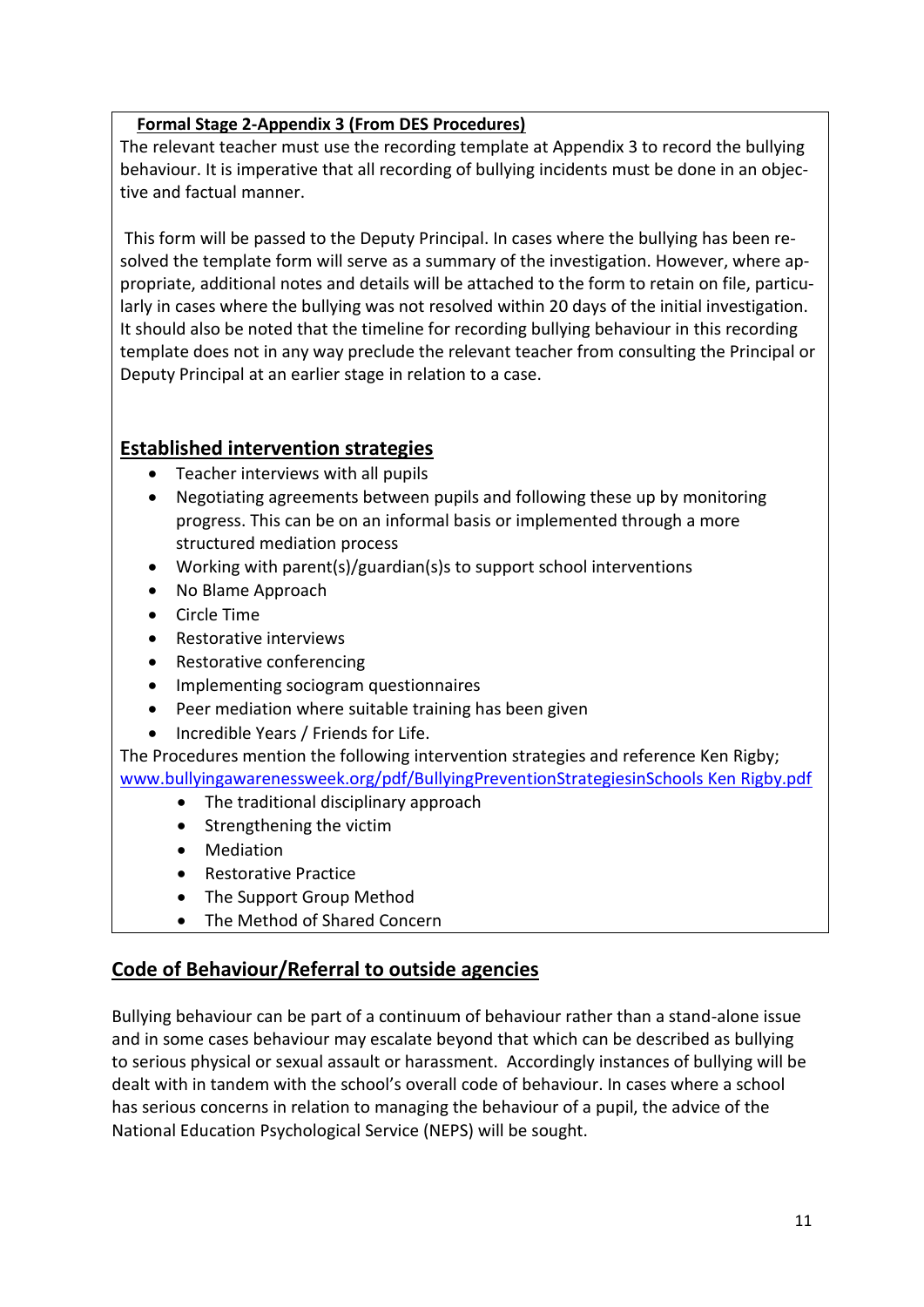Serious instances of bullying behaviour will, in accordance with the Children First and the Child Protection Procedures for Primary and Post-Primary Schools, be referred to the HSE Children and Family Services and/or Gardai as appropriate.

Where school personnel have concerns about a child but are not sure whether to report the matter to the HSE, the Designated Liaison Person will seek advice from the HSE Children and Family Social Services.

# **The school's programme of support for working with pupils affected by bullying is as follows**

- All in-school supports and opportunities will be provided for the pupils affected by bullying to participate in activities designed to raise their self-esteem, to develop friendships and social skills and build resilience e.g.
	- Pastoral care system
	- Buddy / Peer mentoring system
	- Care team / Croke Park Hours
	- Group work such as circle time
	- Art Therapy
- Close monitoring of pupils (those bullying and those being bullied) on yard in the weeks following an incident of bullying
- Workshops to be made available throughout the year in particular to senior classes
- Follow up meetings with students on an ongoing basis following any incident of bullying
- If pupils require counselling of further supports the school will endeavour to liaise with the appropriate agencies to organise same. This may be for the pupil affected by bullying or involved in the bullying behaviour.
- We will raise pupils' awareness and understanding of bullying, including its causes and effects, taking particular account of the needs of pupils with disabilities or with SEN. Approaches to decreasing the likelihood of bullying for these pupils will include improving inclusion, focusing on developing social skills, paying attention to key moments such as transitioning from primary to post-primary and cultivating a good school culture which has respect for all and helping one another as central.
- We will use the elements of the SPHE curriculum which makes specific provision for exploring bullying as well as the inter-related areas of belonging and integrating, communication, conflict, friendship, personal safety and relationships. The Stay Safe programme is a personal safety skills programme which seeks to enhance children's self-protection skills including their ability to recognise and cope with bullying.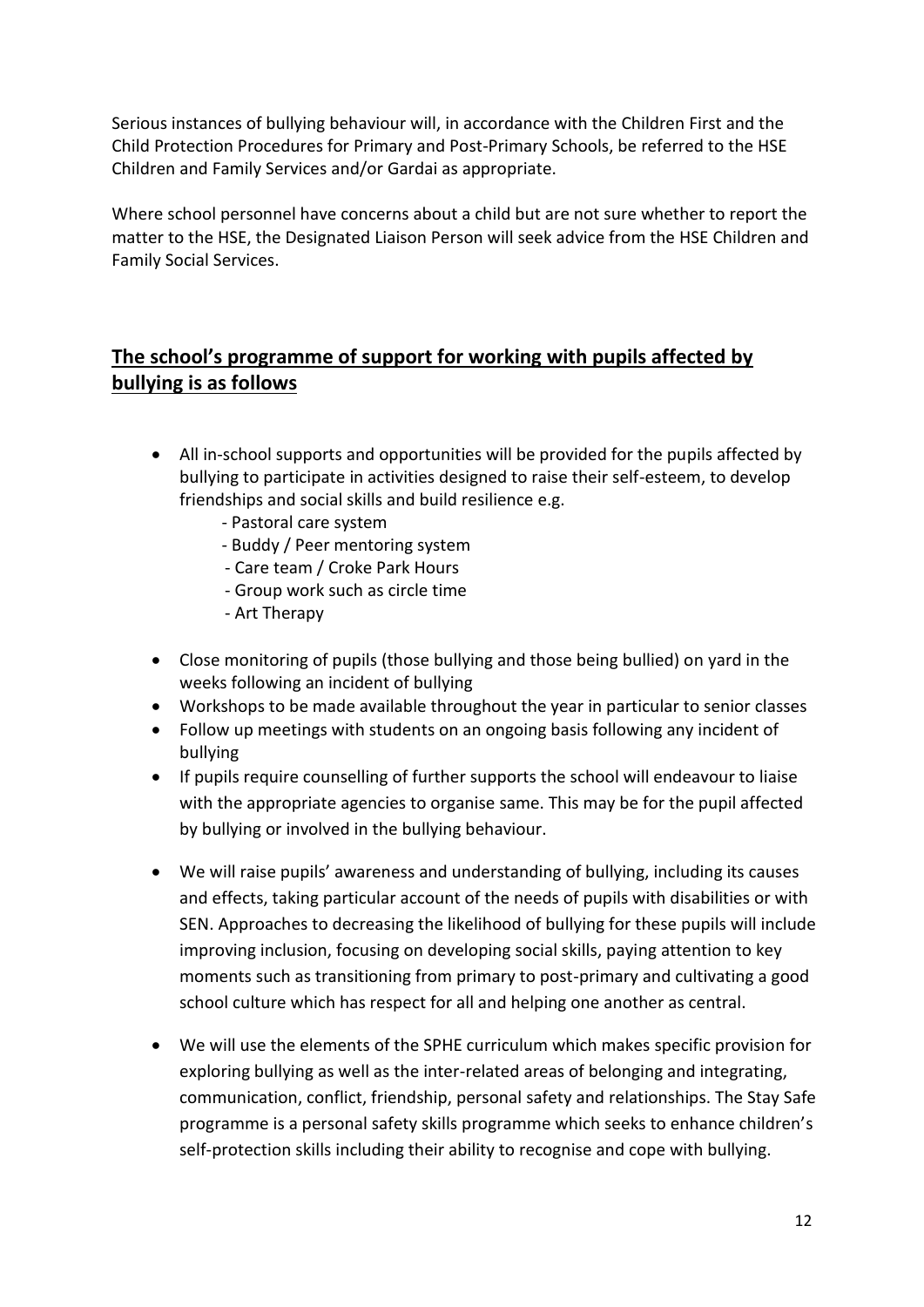- Good supervisory and monitoring measures are put in place both to prevent and deal with bullying behaviour.
- The Board of Management will make appropriate arrangements to ensure that temporary and substitute staffs have sufficient awareness of the school's code of behaviour and anti-bullying policy.
- Cross curricular approach to foster an attitude of respect for all, and to highlight the unacceptability of bullying behaviour.
- Pupils should understand that there are no innocent bystanders and that all incidents of bullying behaviour must be reported to a teacher.
- There will be consistent investigation, follow up and recording of bullying behaviour (including use of established intervention strategies.)

Individual class teachers will use some of the following systems:

- Praising appropriate behaviours "catch them being good"
- Proximal praise
- Sticker charts
- Golden time
- Student of the week
- Group reward system
- Individual behaviour profiles

This is not an exhaustive list.

#### **Supervision and Monitoring of Pupils**

The Board of Management confirms that appropriate supervision and monitoring policies and

Practices are in place to both prevent and deal with bullying behaviour and to facilitate early intervention where possible.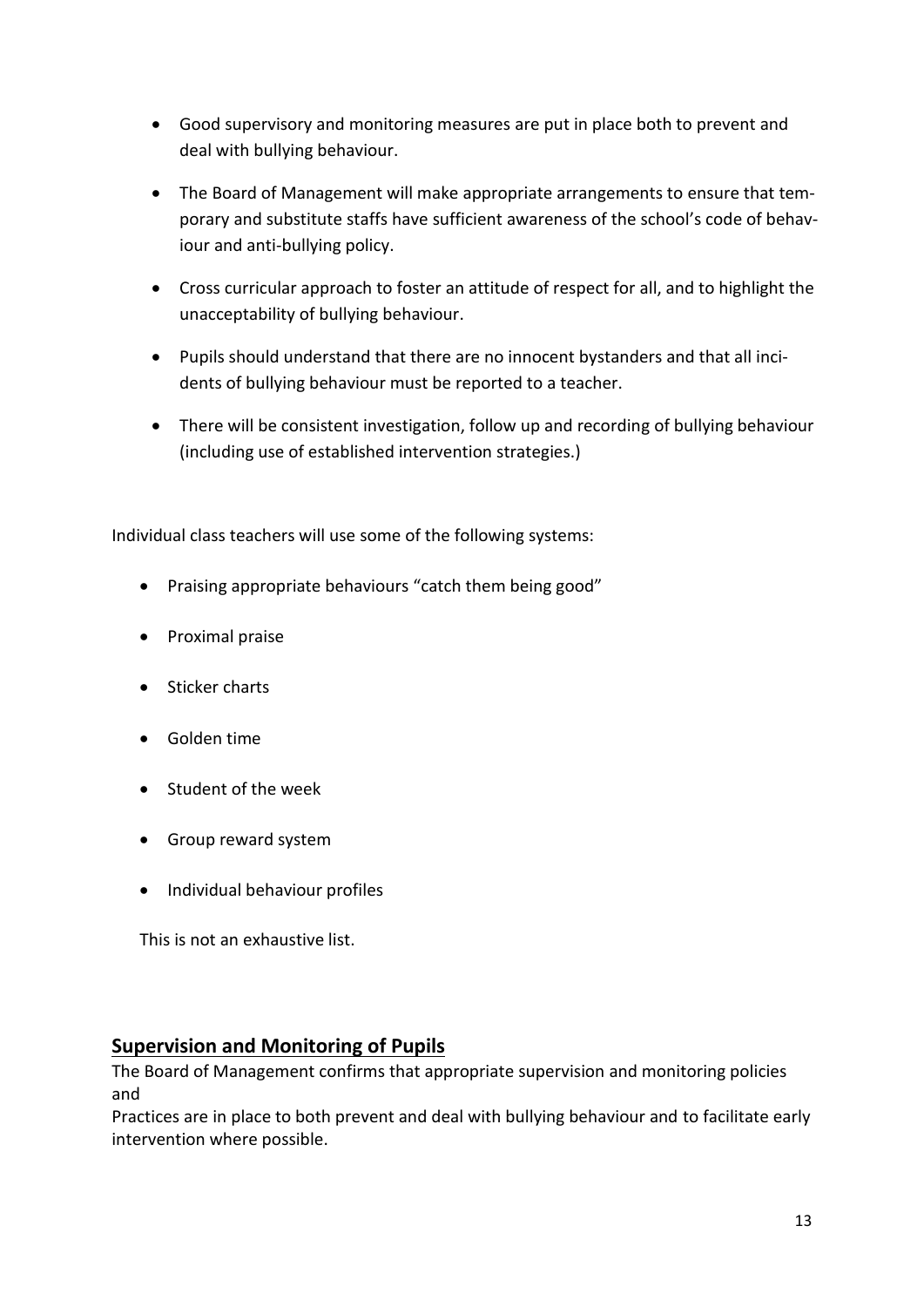#### **Prevention of Harassment**

The Board of Management confirms that the school will, in accordance with its obligations under equality legislation, take all such steps that are reasonably practicable to prevent the sexual harassment of pupils or staff or the harassment of pupils or staff on any of the grounds specified i.e. gender including transgender, civil status, family status, sexual orientation, religion, age, disability, race and membership of the Traveller community.

This policy has been made available to school personnel, published on the school website and provided to the Parents' Association. A copy of this policy will be made available to the Department and the patron if requested.

This policy and its implementation will be reviewed by the Board of Management once in every school year. Written notification that the review has been completed will be made available to school personnel, published on the school website and provided to the Parents' Association. A record of the review and its outcome will be made available, if requested, to the patron and the Department.